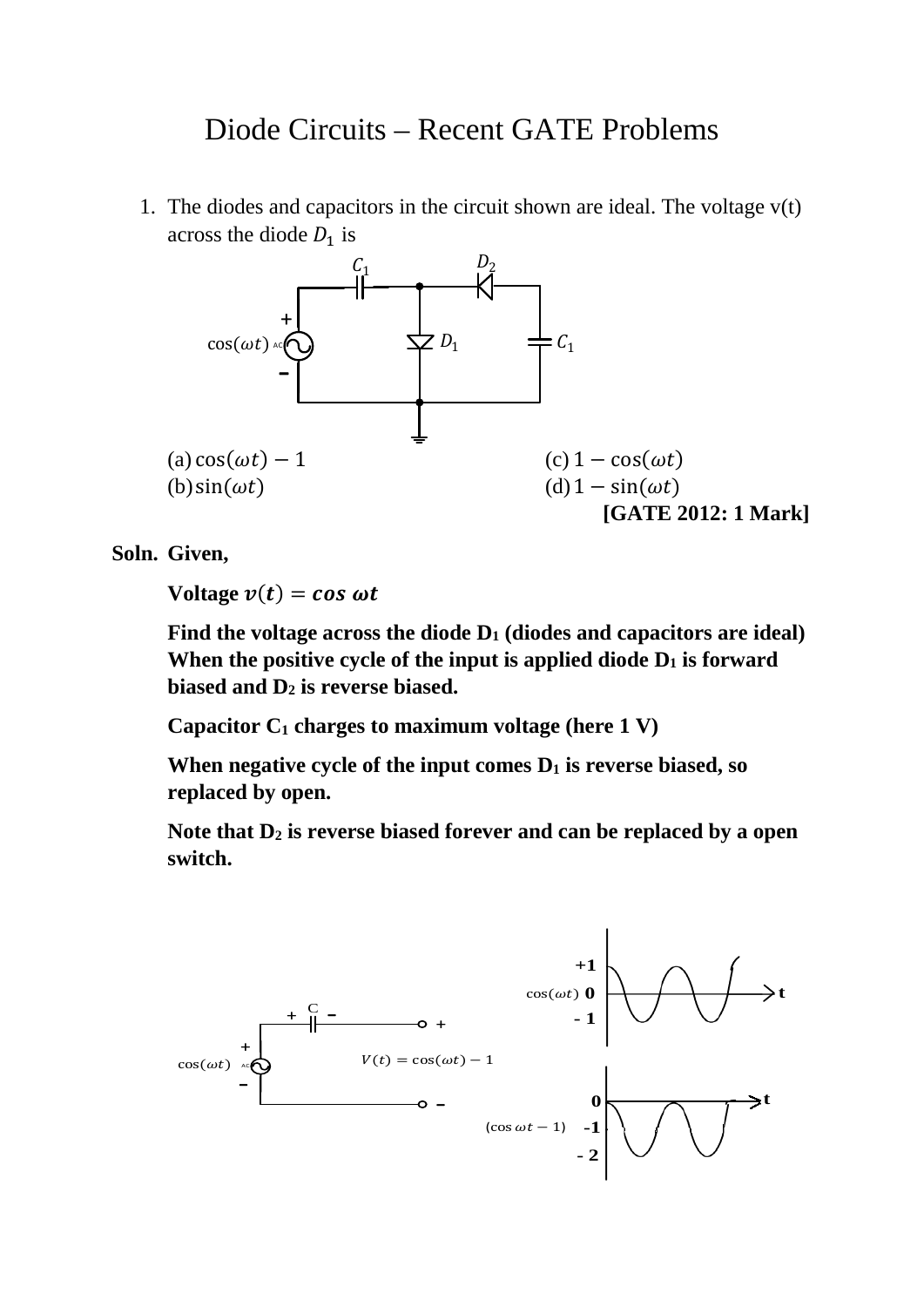## In this circuit  $C_1 \& D_1$  form a clamper circuit while  $D_2$  and  $C_2$  form **peak detector. This cascaded circuit acts as peak to peak detector.**

#### **Option (a)**

2. The  $i - v$  characteristics of the diode in the circuit given below are



### **Soln. As per the given i – v characteristics**

$$
i = \frac{v - 0.7}{500} \text{ A for } v \ge 0.7 \text{ V} - - - - - - - - - - - (1)
$$

**From the given circuit,**  $v = 10 - 1000i - - - - - (2)$ 



**From equation (1) and (2) eliminate v**

$$
i=\frac{10-1000i-0.7}{500}=\frac{9.3}{500}-2i
$$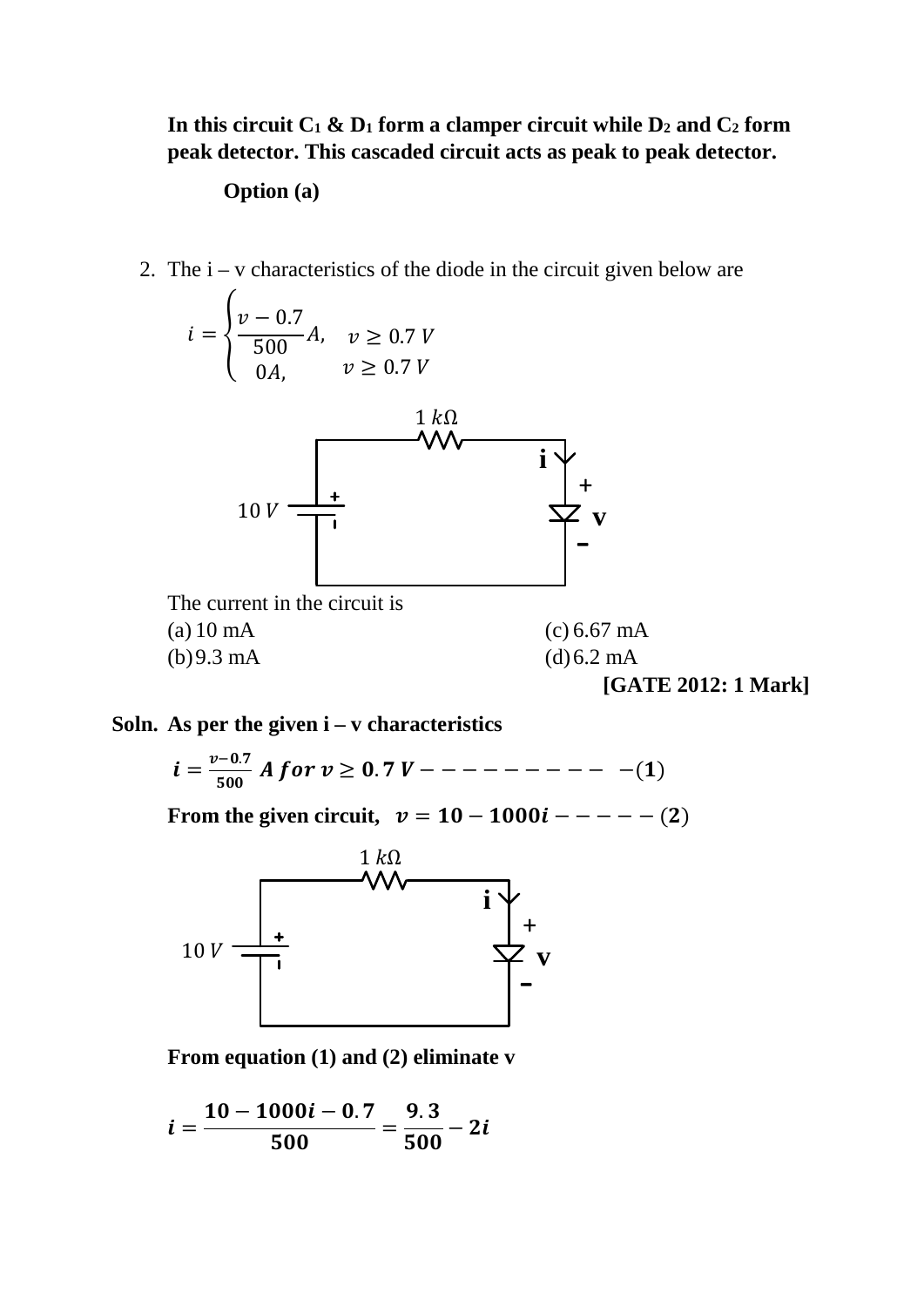*or*, 
$$
3i = \frac{9.3}{500}
$$
 *or*  $i = \frac{3.1}{500} = 6.2mA$   
Thus, option (d)

3. In the circuit shown below, the knee current of the ideal Zener diode is 10 mA. To maintain 5 V across  $R_L$ , the minimum value of  $R_L$  in  $\Omega$  and the minimum power rating of the Zener diode in mW, respectively are



**Soln. Given,** 

**Knee current of Zener**  $(I_{z_k}) = 10mA$ 

**Knee current of Zener is the minimum current that should flow through the diode for proper Zener action** 

**Zener is of 5V i.e.**  $V_z = 5V$ 

**Find, minimum RL and diode power rating.**

**The minimum value of RL means the load current is maximum (Imax) So,** 

$$
V_{RL} = I_{Lmax} \cdot R_{min}
$$
  
or, 
$$
R_{min} = \frac{V_{RL}}{I_{Lmax}} = \frac{5}{I_{Lmax}} \quad --- --- (1)
$$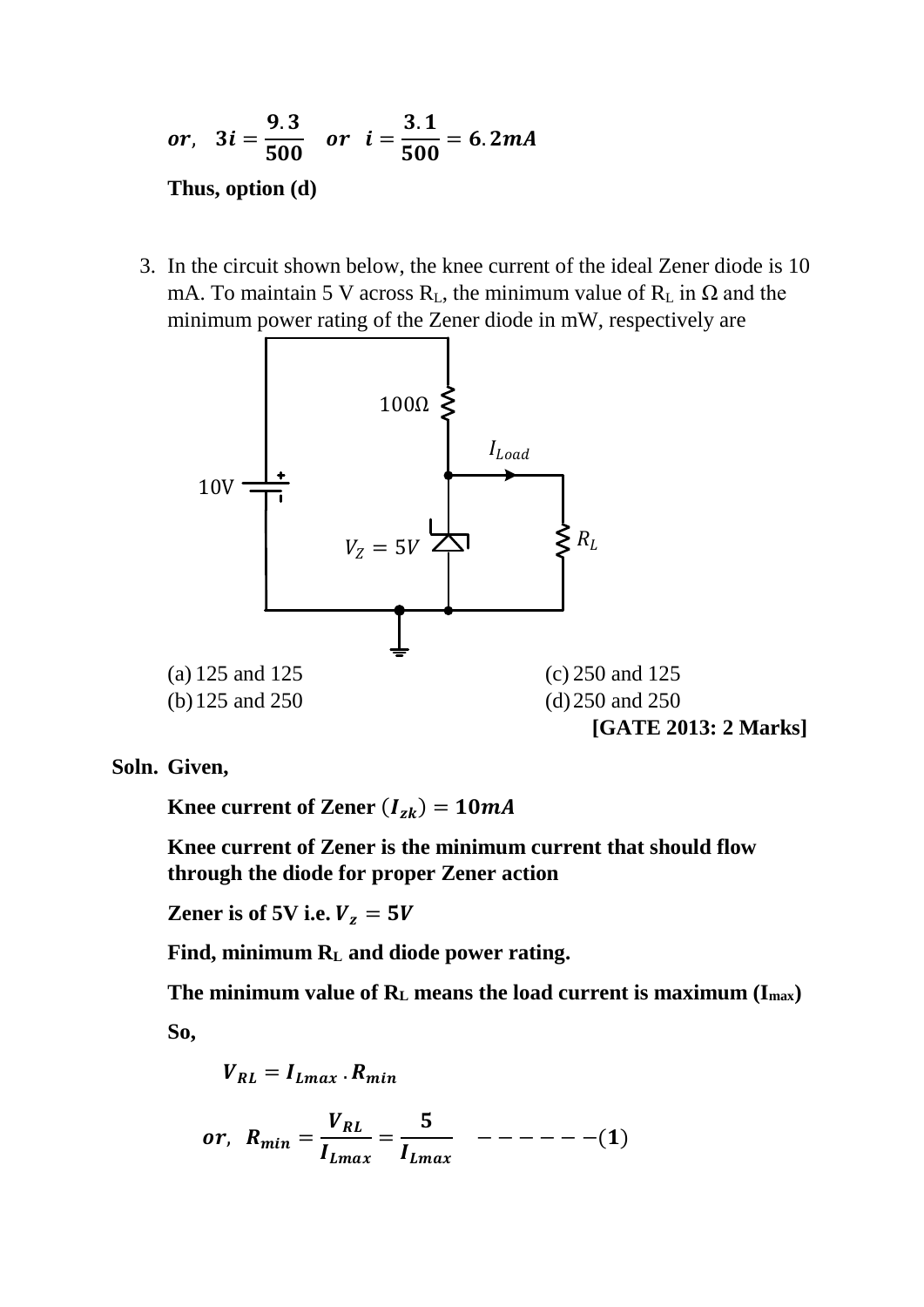**Note,** 

$$
I = I_{zk} + I_{Lmax}
$$
  
or,  $I_{Lmax} = I - I_{zk} = 50 - 10 = 40mA$   

$$
R_{min} = \frac{5}{40 \times 10^{-3}} = \frac{5000}{40} = \frac{500}{4} = 125\Omega
$$

**Minimum power rating of Zener diode.**

**It will be decided by the maximum current in Zener.**

$$
P_z = V_z \cdot I_{zmax}
$$
  
= 5 × 50 mA = 250 mW

**Option (b)**

4. A voltage 1000  $sin(\omega t)$  volts is applied across YZ. Assuming ideal diodes, the voltage measured across WX in volts, is



```
(a) sin(\omega t)(b) (sin \omega t + |sin \omega t|)/2
                                           (c) (\sin \omega t - |\sin \omega t|)/2(d)0 for all t
                                                   [GATE 2013: 2 Marks]
```
**Soln. Voltage applied across Y** – **Z** terminals  $v_i = 1000 \sin \omega t$ 

**Diodes are assumed ideal** 

**For positive cycle of the input** 

**All four diodes are Reverse biased** 

$$
V_W - V_X = 0
$$
  
or,  $V_{WX} = 0$ 

**For negative cycle of the input**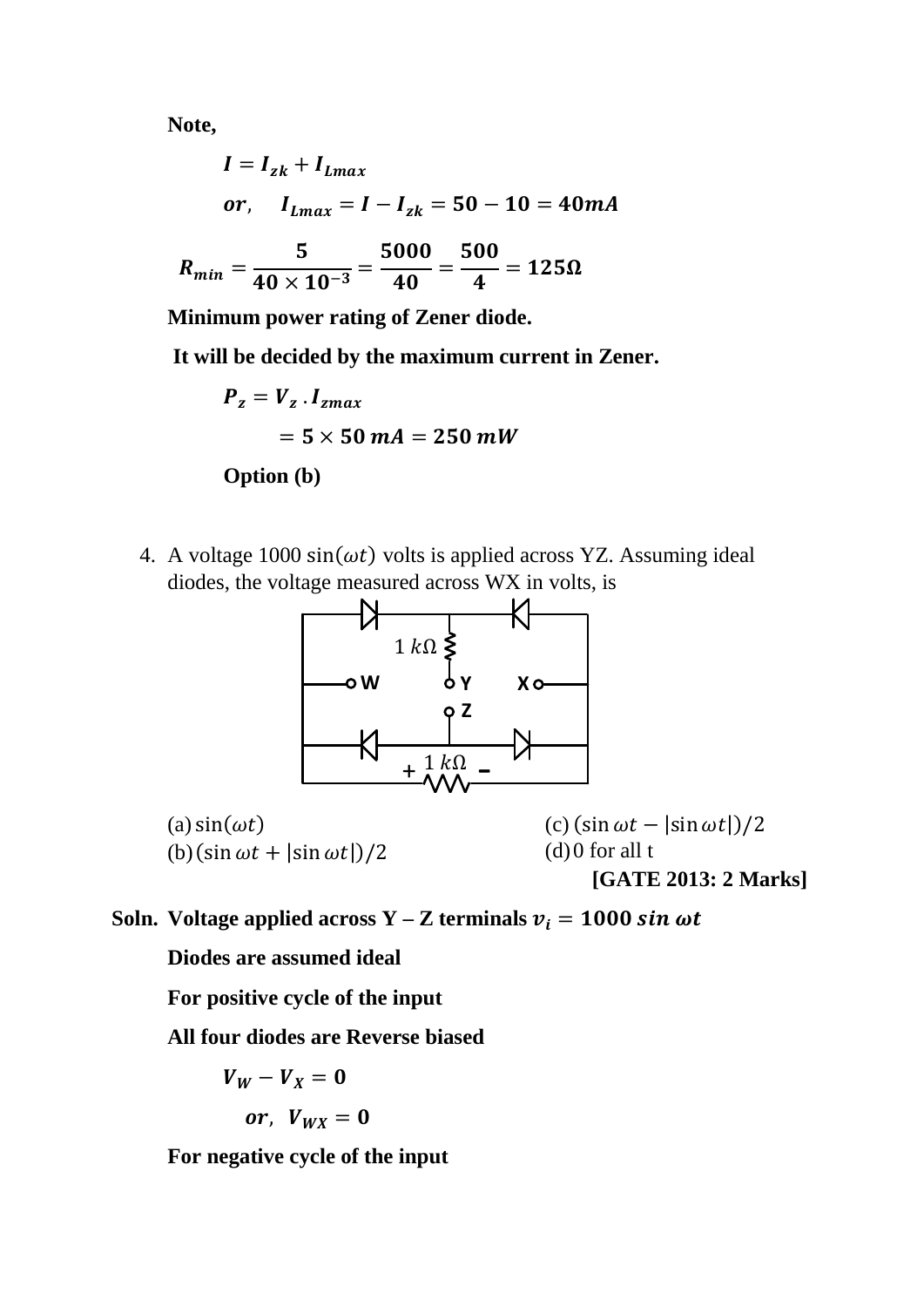**All diodes are forward biased i.e. short circuited** 

 $V_{WX} = V_W - V_X = 0$ 

**Thus,** 

**V<sub>WX</sub>** is zero for all times

**Option (d)**

5. The figure shows a half-wave rectifier. The diode D is ideal. The average steady-state current (in Amperes) through the diode is approximately \_\_\_



**Soln. Given,**

**Input signal**  $= 10 \sin \omega t$ **Frequency = 50 Hz**

**Period of the waveform**  $T = \frac{1}{f} = \frac{1}{50} = 20$ *m se* 

Time constant =  $RC = 100 \times 4 \times 10^{-3}$  sec.

**= 400 m sec.**

**Note here,**

 $RC >> T$ 

**Thus the voltage across the resistor can be approximated to 10V (DC).**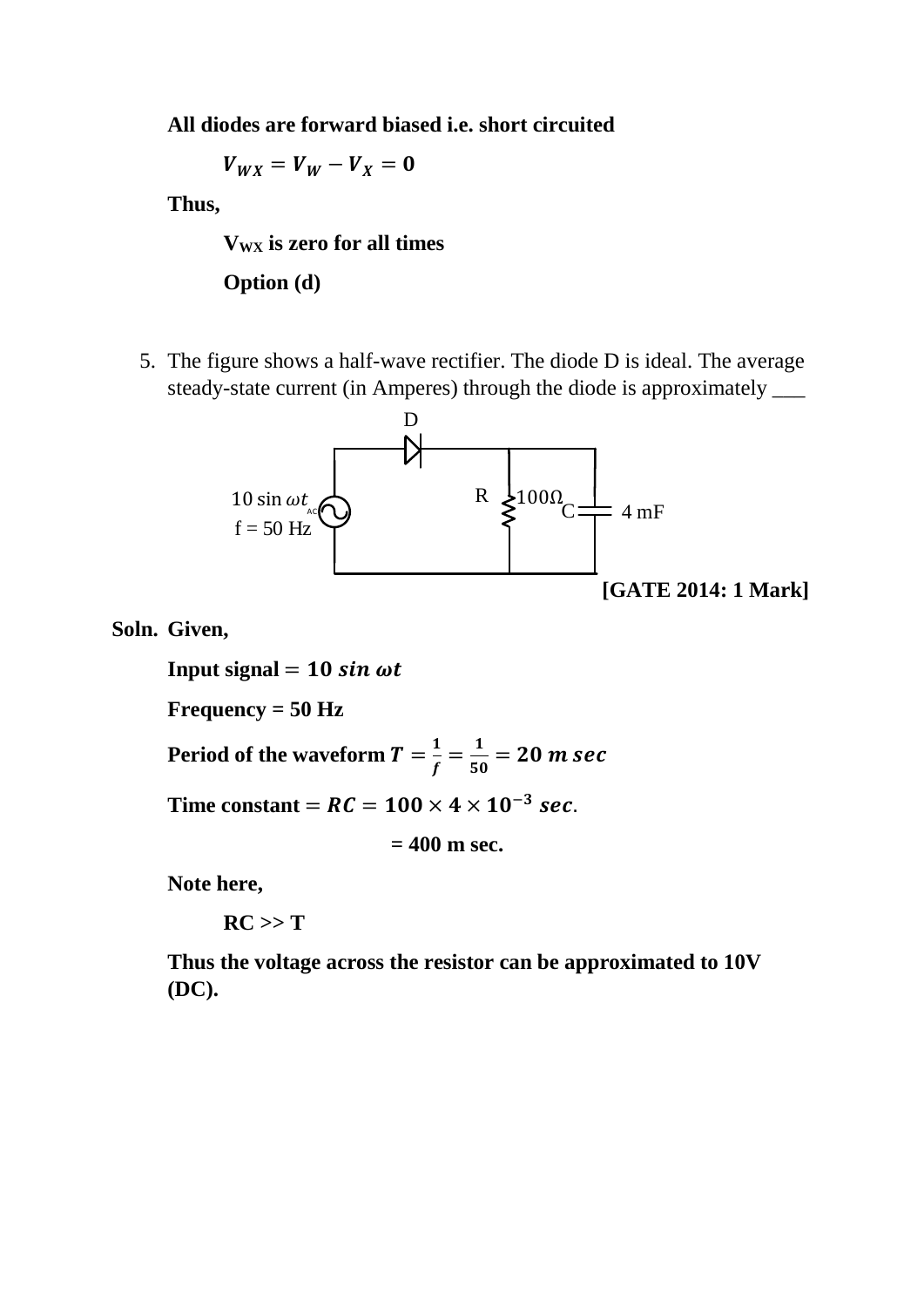

**Current through the diode** 

$$
I_D(DC) = \frac{10V}{100} = 0.1 A
$$

**This circuit is also sometimes called half wave peak detector. In AM receives it is used to detect envelope of AM wave** 

#### **Answer 0.1 A**

- 6. Two silicon diodes, with a forward voltage drop of 0.7 V, are used in the circuit shown in the figure. The range of input voltage  $V_i$  for which the output voltage  $V_0 = V_i$  is
	- $(a)$  −0.3  $V < V_i$  < 1.3  $V$  $(b)$  – 0.3  $V < V_i$  < 2  $V$  $(c)$  −1.0  $V < V_i$  < 2.0  $V$ (d) – 1.7  $V < V_i$  < 2.7  $V$



- **[GATE 2014: 1 Mark]**

**Soln. Given,** 

**Forward voltage drop of the given Si diodes is 0.7V**

Find, the range of Vi for which output voltage  $V_0 = V_i$ 

**Let us see the D2 branch of the circuit.** 

 $D_2$  will be forward biased when  $V_i > 0.7 + 2 = 2.7V$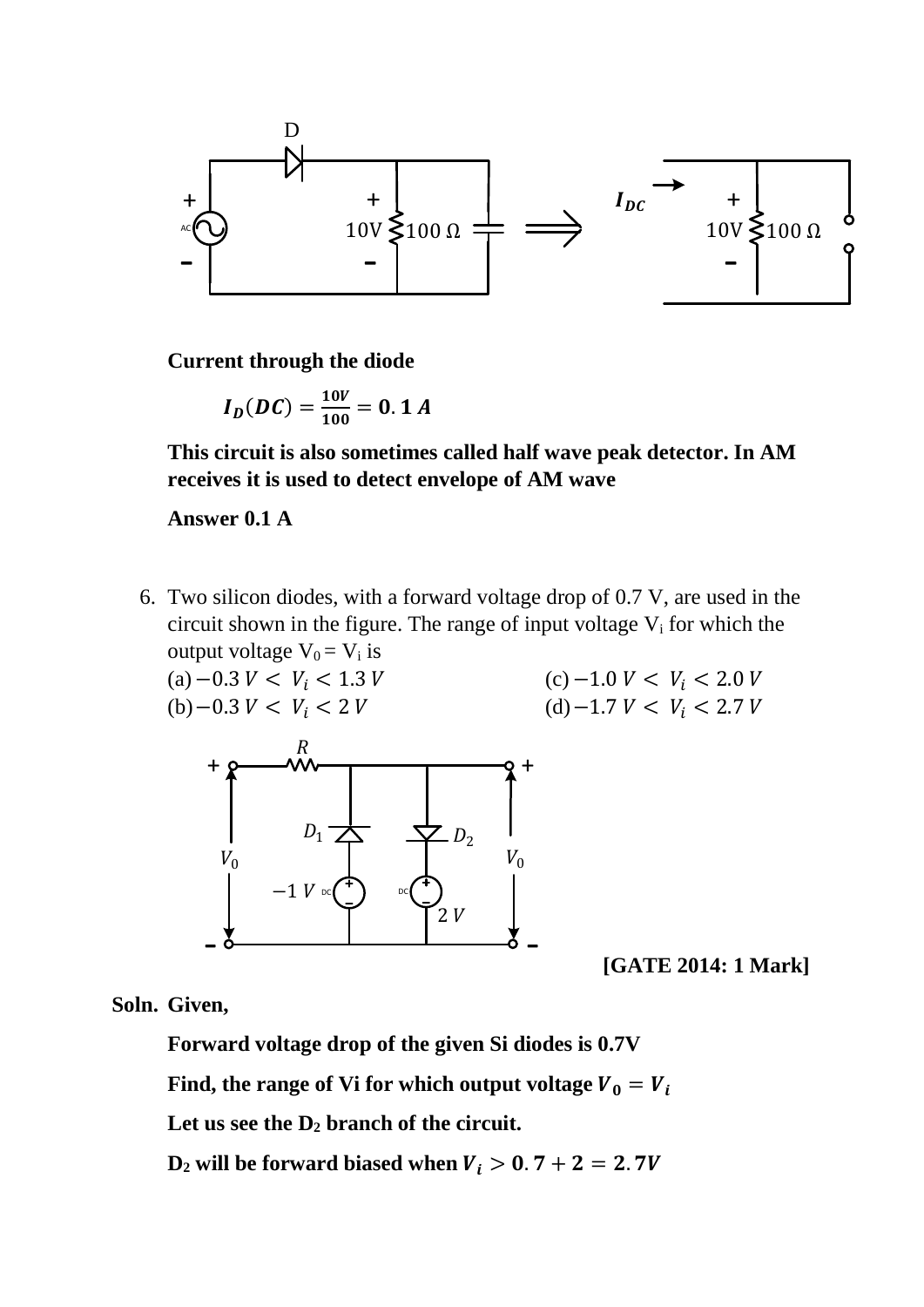$D_2$  will be Reverse biased when  $V_i < 2.7V$ 

**See the branch D1**

 $D_1$  will be forward biased when  $V_i < -1 - 0.7 = 1.7V$ 

**D<sub>1</sub>** will be Reverse biased when  $V_i > -1.7 V$ 

**When both the diodes will be Reverse biased (both shunt branches**  will be open) then  $V_0 = V_{in}$ 

**Thus, it will happen when** 

 $D_2$  is Reverse biased i.e.  $V_i < 2.7V$ 

**D<sub>1</sub>** is Reverse biased i.e.  $V_i > -1.7V$ 

**Thus,** 





7. For the circuit with ideal diodes shown in the figure, the shape of the output  $(V_{out})$  for the given sine wave input  $(V_{in})$  will be



 **[GATE 2015: Mark]**

**Soln. The given circuit can be redrawn as**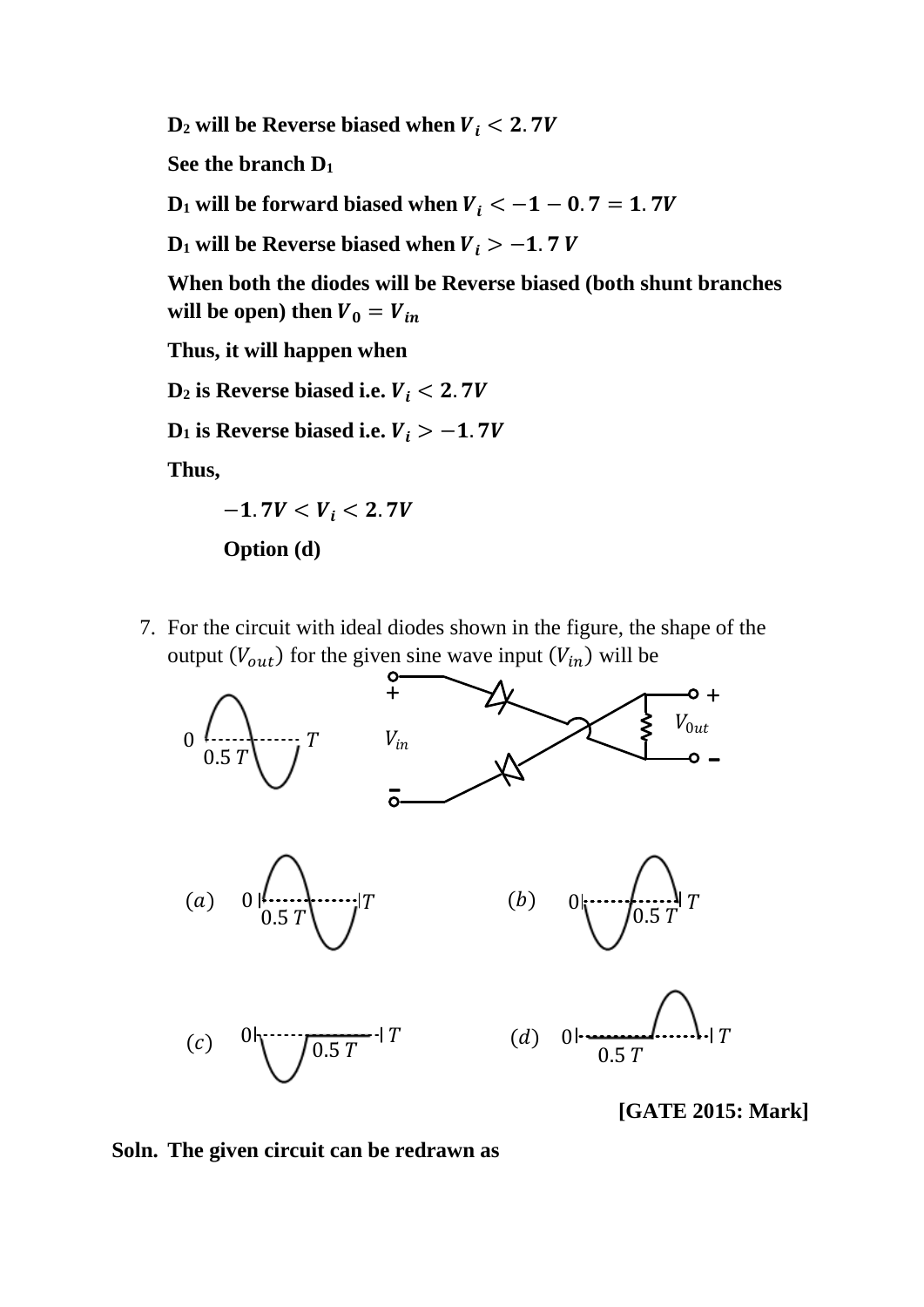

**For +ve half cycle of the input** 

**D1 and D2 are ON**

$$
V_{out} = -V_{in}
$$

**For –ve half cycle of the input** 

**D1 and D2 are off**  $V_{out}=0V$ **Option (c)**

8. In the circuit shown below, the Zener diode is ideal and Zener voltage is 6 V. The output voltage  $V_0$  (in volts) is \_\_\_\_\_\_\_\_.



 **[GATE 2015: 1 Mark]**

**Soln. Given,**

**Zener voltage = 6 V**

**Zener diode is reverse biased during its operation. Here with the applied voltage, the voltage across the Zener diode is** 

$$
V_0 = \frac{1 \, K\Omega}{1 \, K+1 \, K\Omega} \times 10V = 5V
$$

**Diode will be reverse biased but not in the Zener region, so open circuited.**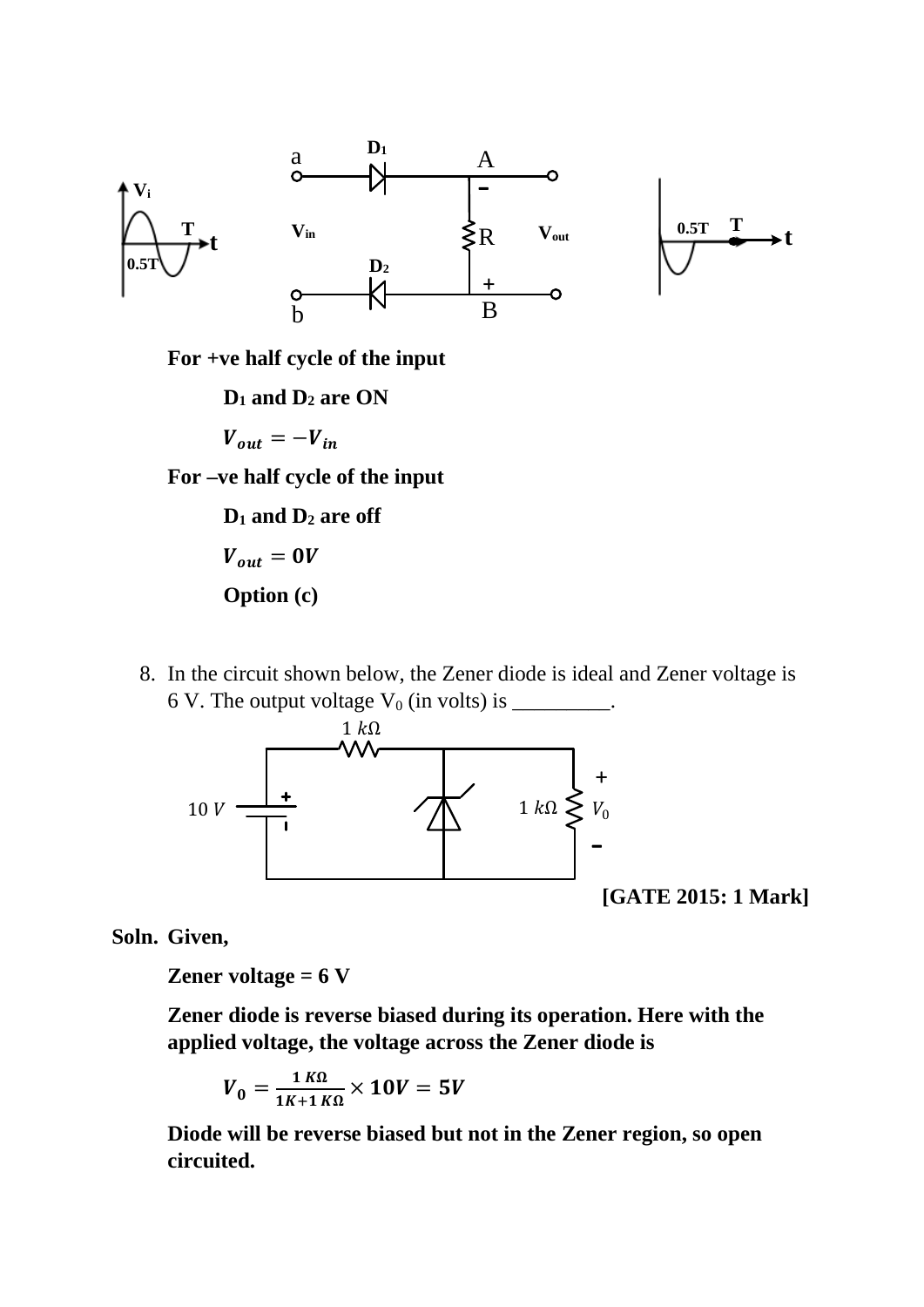# **Answer Thus,**  $V_0 = 5V$

9. If the circuit shown has to function as a clamping circuit, then which one of the following conditions should be satisfied for the sinusoidal signal of period T?



### **Soln. Observe the following circuit**



**This circuit is of a negative clamper.**

**The present circuit has a load resistor connected in shunt.**

**When diode is off the capacitor discharges through resistor R. The output falls exponentially with time constant RC to avoid the discharge of capacitor significantly** 

 $RC >> T$ 

**Where T is period of the sinusoidal waveform applied to the given circuit.**

# **Option (d)**

10. The diode in the circuit given below has  $V_{ON} = 0.7 V$  but ideal otherwise. The current (in mA) in the 4 k $\Omega$  resistor is  $\blacksquare$ .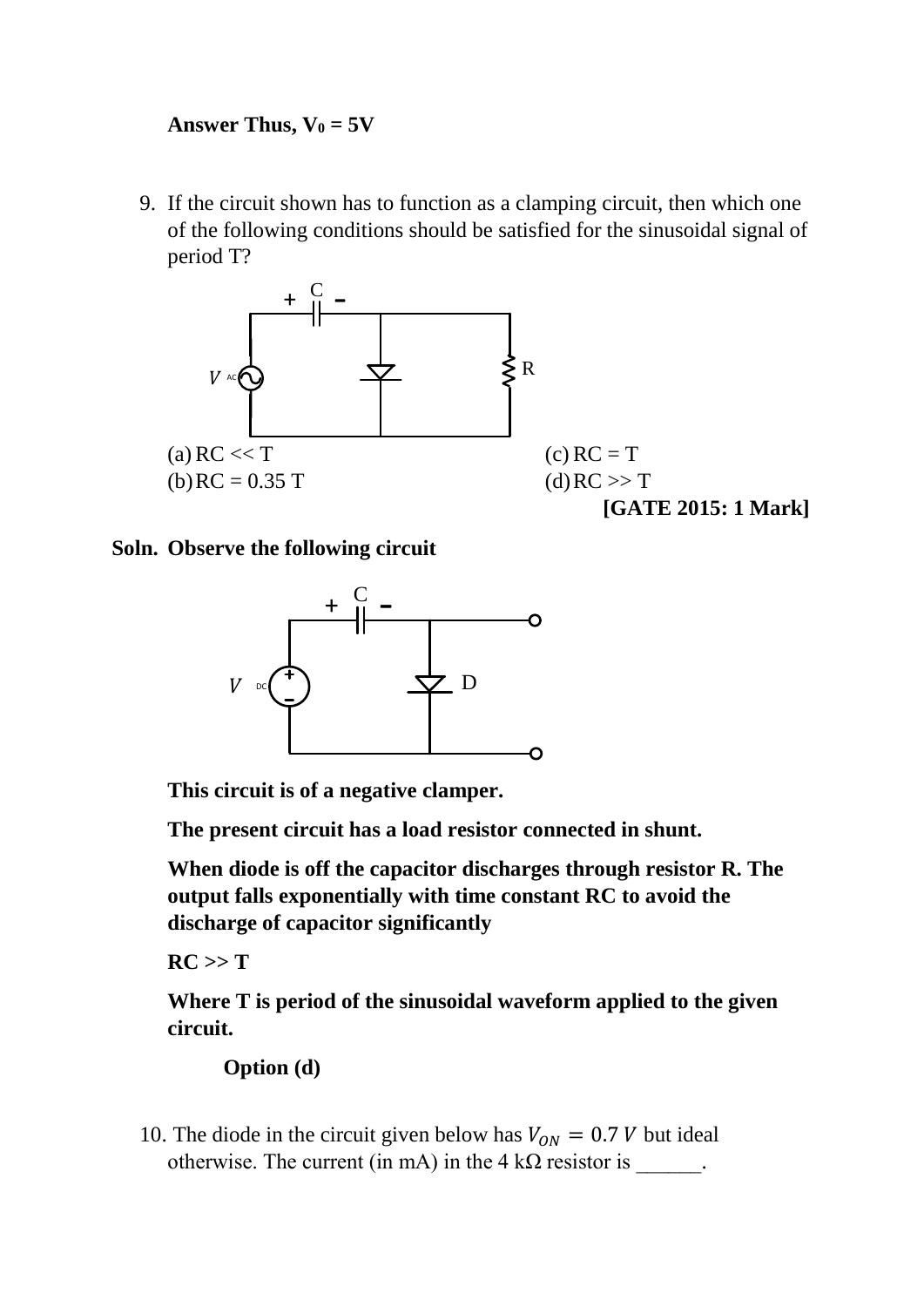

 **[GATE 2015: 2 Marks]**

**Soln. The given circuit is a bridge circuit note that the cross arm product is same i.e.** 

$$
2\times 6=4\times 3
$$

 $12 = 12$ 

**So, bridge is balanced** 

**So no current through 1 kΩ resistor** 

**Now current through 4 kΩ resistor will be** 

$$
I = \frac{9}{9+6} \times 1mA
$$

$$
= \frac{9}{15}mA = 0.6 mA
$$

**Answer 0.6 mA**

11. In the circuit shown, assume that diodes  $D_1$  and  $D_2$  are ideal. In the steady-state condition the average voltage  $V_{ab}$  (in Volts) across the 0.5  $\mu$ F capacitor is \_\_\_\_\_\_\_.



 **[GATE 2015: 1 Mark]**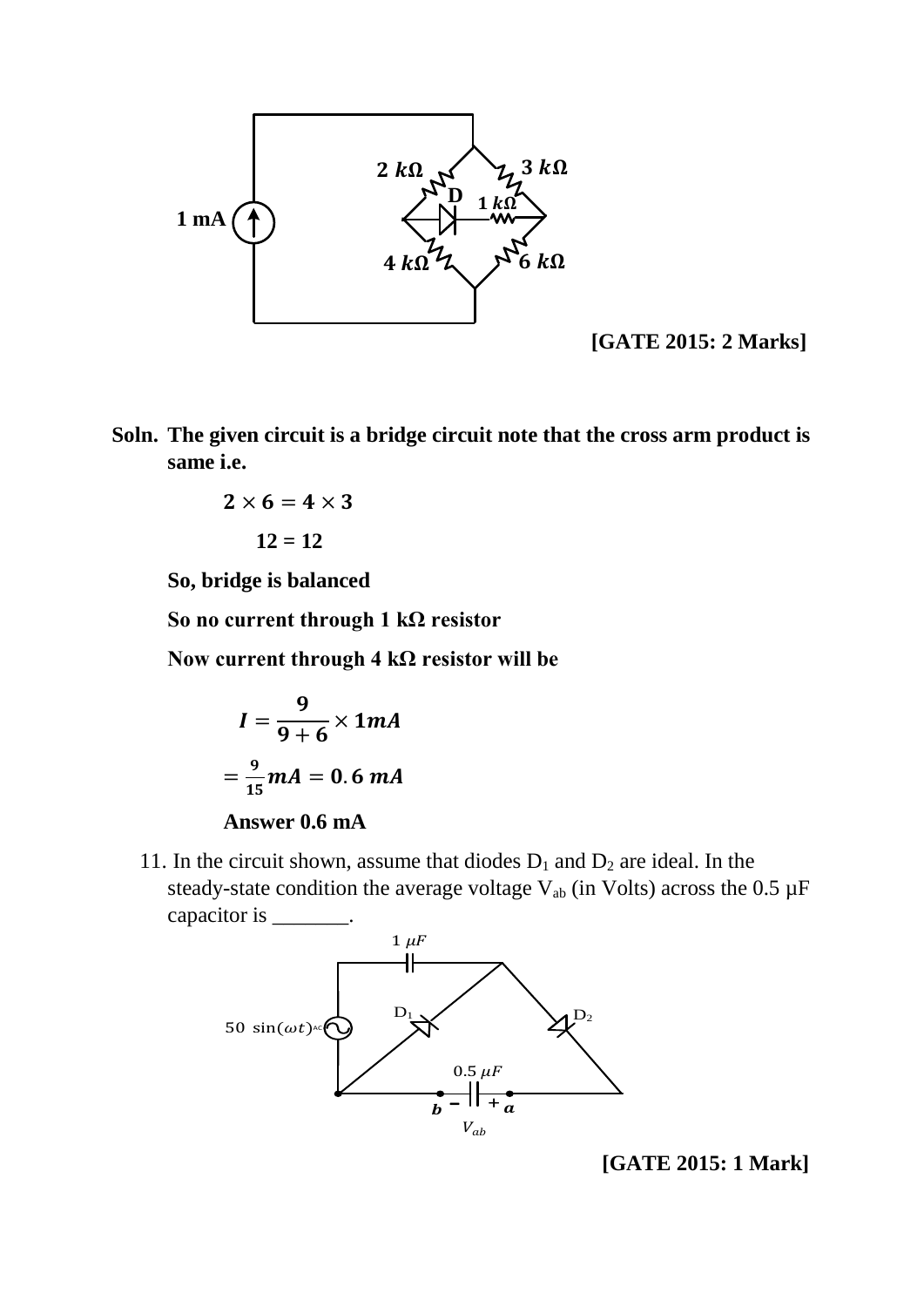**Soln. The given circuit can be redrawn as follows:**



**During –ve half cycle of the applied sinewave input** 

**D1 is forward biased** 



**During +ve cycle of input** 



#### **Answer 100V**

12. In the circuit shown, assume that the diodes  $D_1$  and  $D_2$  are ideal. The average value of voltage  $V_{ab}$  (in volts) across terminals 'a' and 'b' is  $\_\_\_\$ .



 **[GATE 2015: 1 Mark]**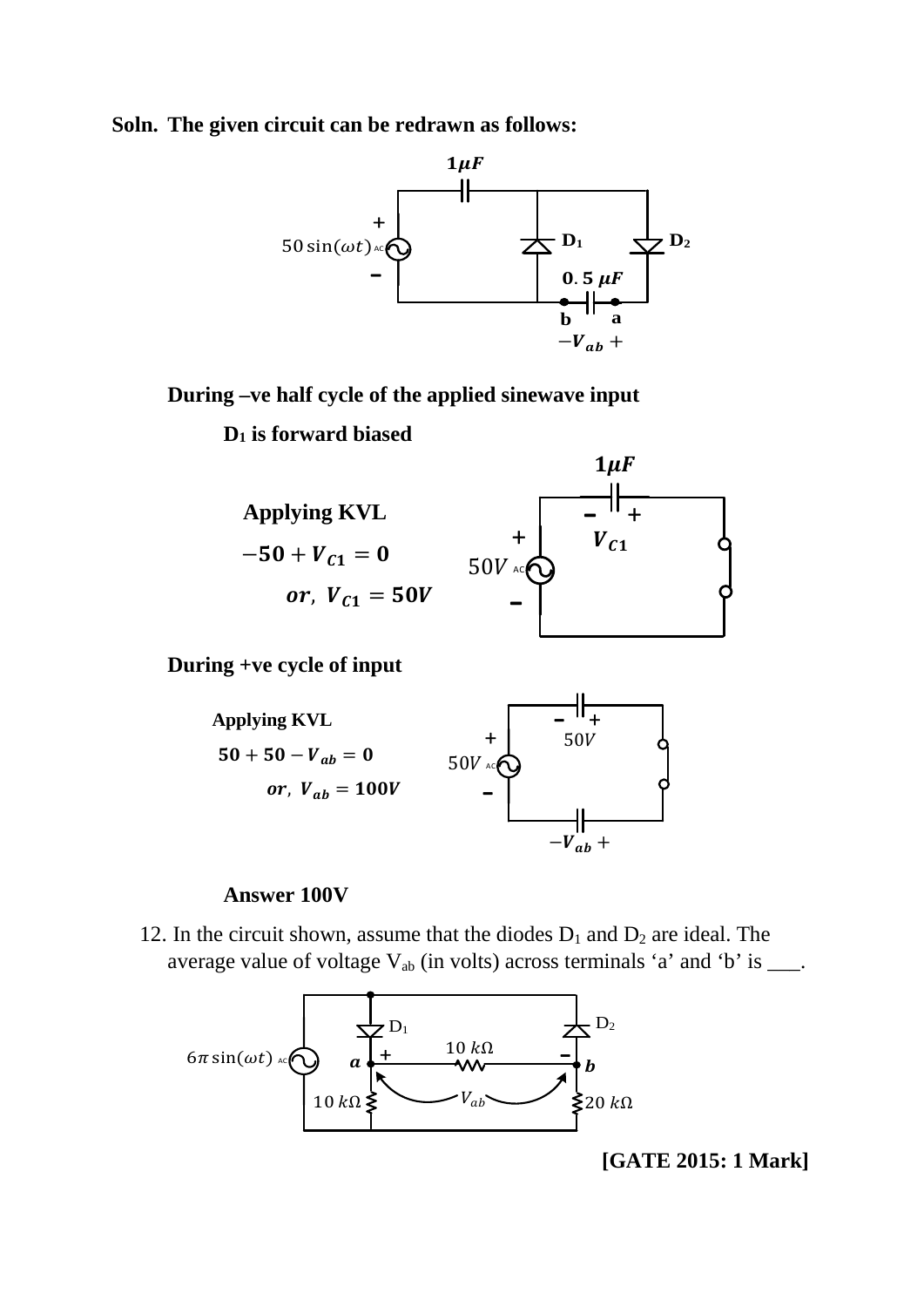**Soln. During positive cycle of the input** 

**D1 is Forward biased and** 

**D2 is Reverse biased** 

**The circuit reduces to** 

0



$$
V_{ab} = \frac{10 K}{10 K + 20 K} V_{in}
$$

$$
=\frac{V_{in}}{3}=\frac{6\pi\sin\omega t}{3}=2\pi\sin\omega t
$$

**During negative cycle of the input** 

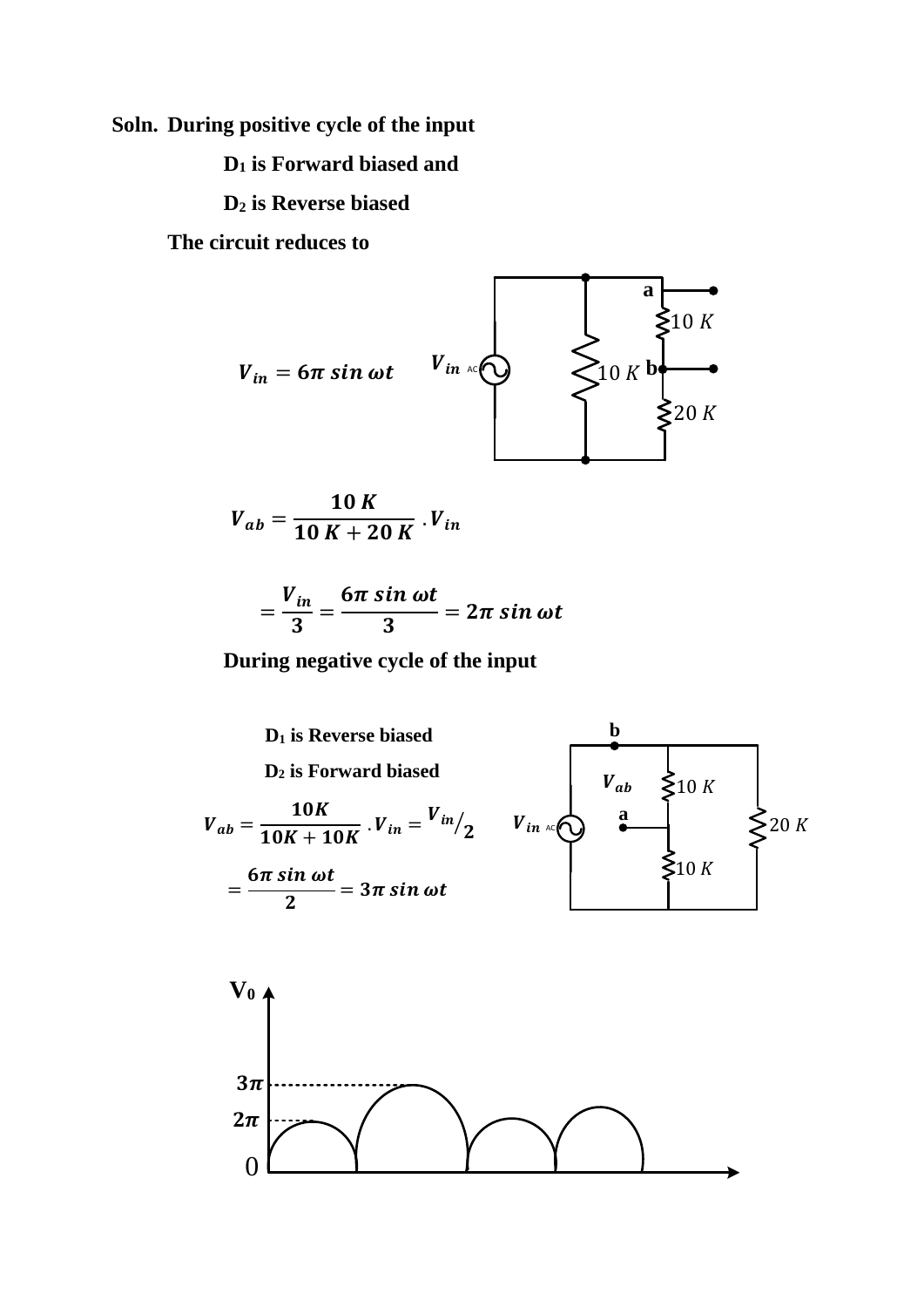$$
V_{ab} = \frac{2\pi}{\pi} + \frac{3\pi}{\pi} = 5 \text{ volts}
$$
  
Answer: 5 volts

13. Assume that the diode in the figure has  $V_{on} = 0.7 V$ , but is otherwise ideal.



The magnitude of the current i2 (in mA) is equal to \_\_\_\_\_\_\_\_

 **[GATE 2016: 1 Mark]** 

## **Soln. The given circuit can be redrawn as**



**This circuit can be further simplified using Thevenins theorem**

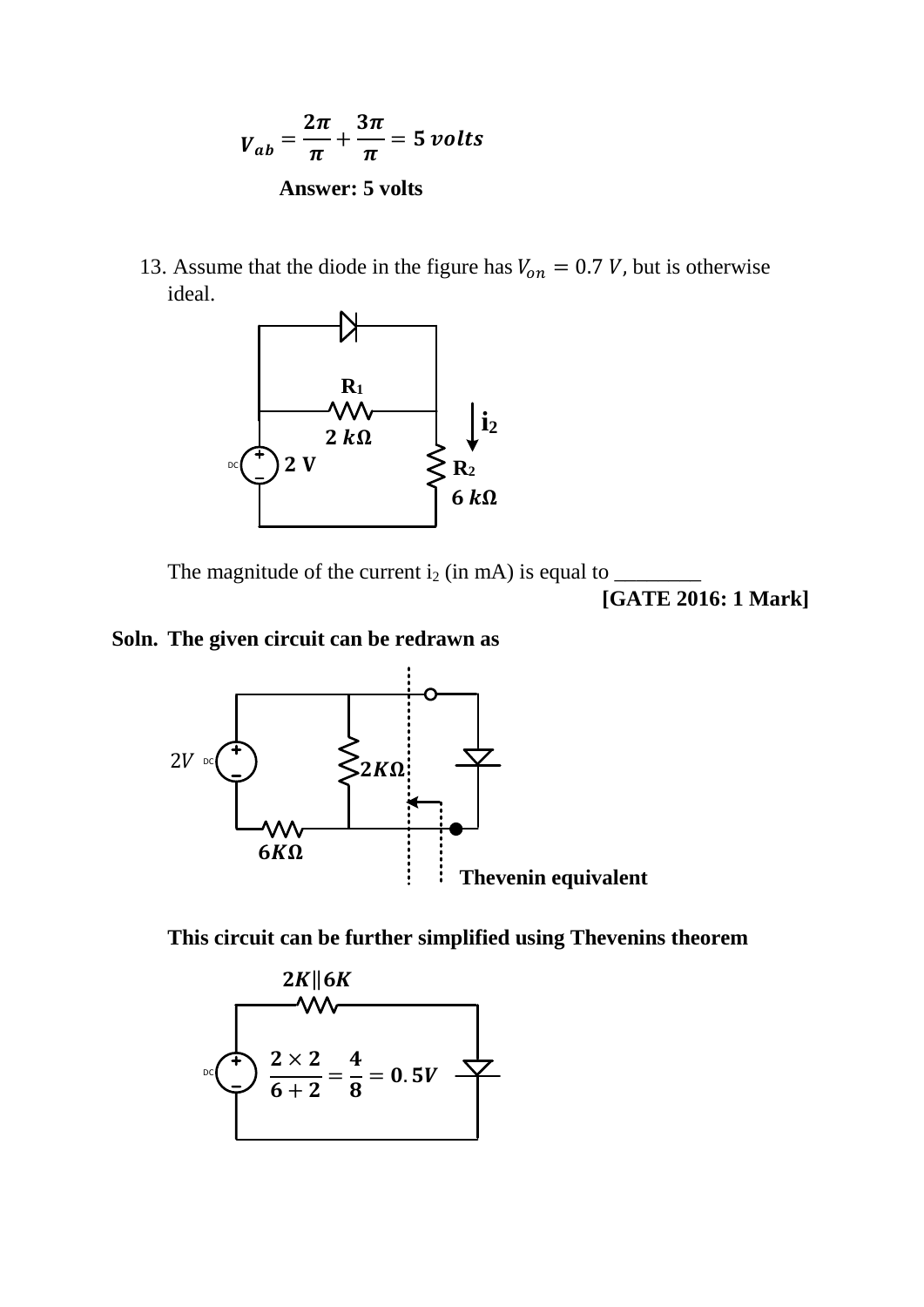**Voltage across diode is 0.5V thus the diode is OFF. The circuit reduces to** 



**The current through 6 K** 

$$
i_2 = \frac{2}{2K + 6K} = \frac{2}{8K} = 0.25 \text{ mA}
$$

**Answer: 0.25 mA**

14. The diodes D1 and D2 in the figure are ideal and the capacitors are identical. The product RC is very large compared to the time period of the ac voltage. Assuming that the diodes do not breakdown in the reverse bias, the output voltage  $V_0$  (in volt) at the steady state is  $\frac{1}{\sqrt{2\pi}}$ 



 **[GATE 2016: 1 Mark]**

**Soln. Diodes D1 and D2 are ideal. The above circuit can be redrawn as**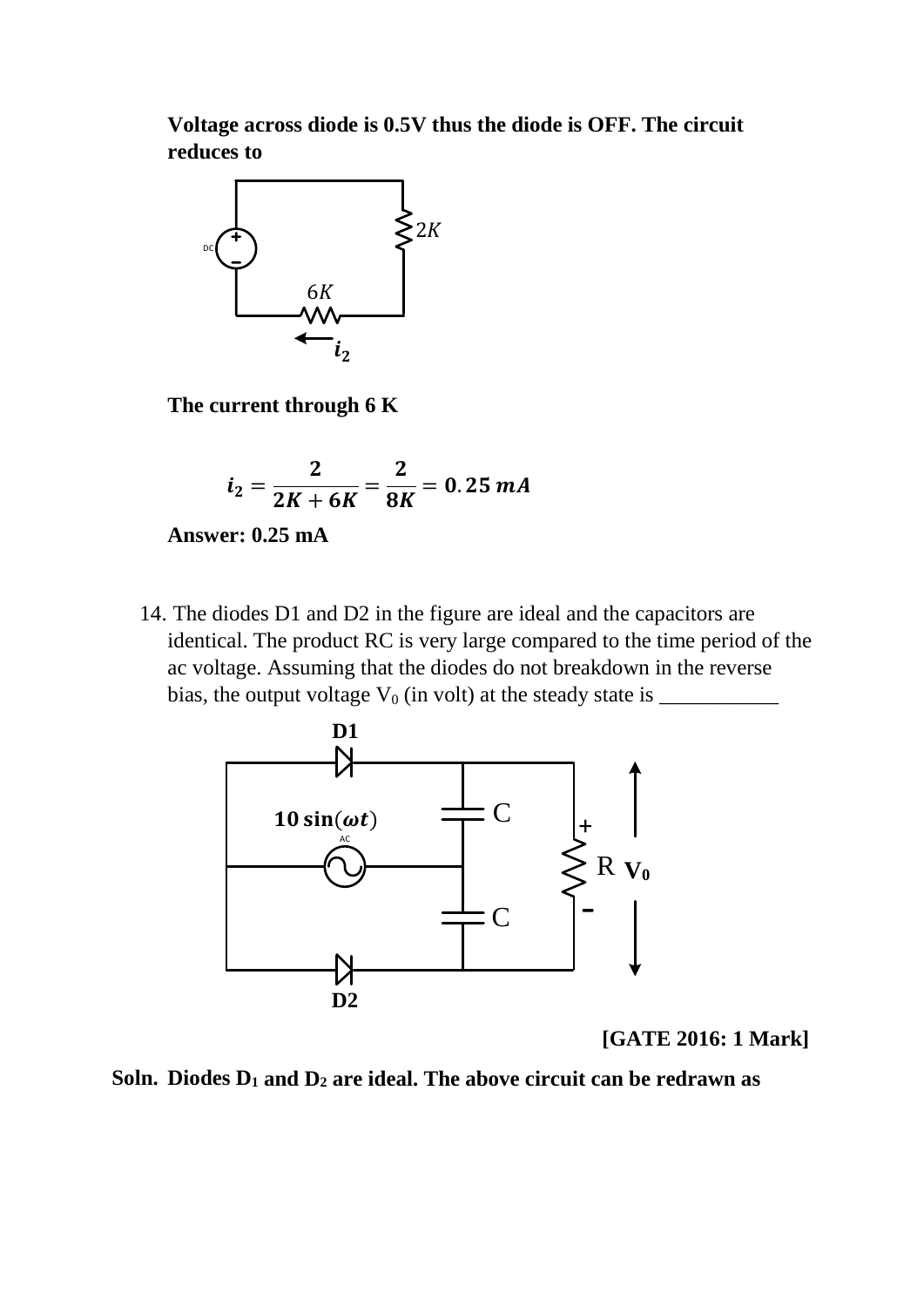

**During positive cycle of input D<sub>1</sub> and D<sub>2</sub> are shorted thus**  $V_0 = 0V$ 

**During negative cycle the diodes are reverse biased** 

 $V_0=0V$ 

Thus  $V_0 = 0V$  all the times

15. The figure shows a half-wave rectifier with a 475 µF filter capacitor. The load a draws a constant current  $I_0 = 1$  A from the rectifier. The figure also shows the input voltage  $V_i$  the output voltage  $V_c$  and the peak-to-peak voltage ripple u on  $V_c$ . The input voltage  $V_i$  is a triangle-wave with an amplitude of 10V and a period of 1 ms.



### **Soln. Given,**

### **Half wave rectifier circuit**